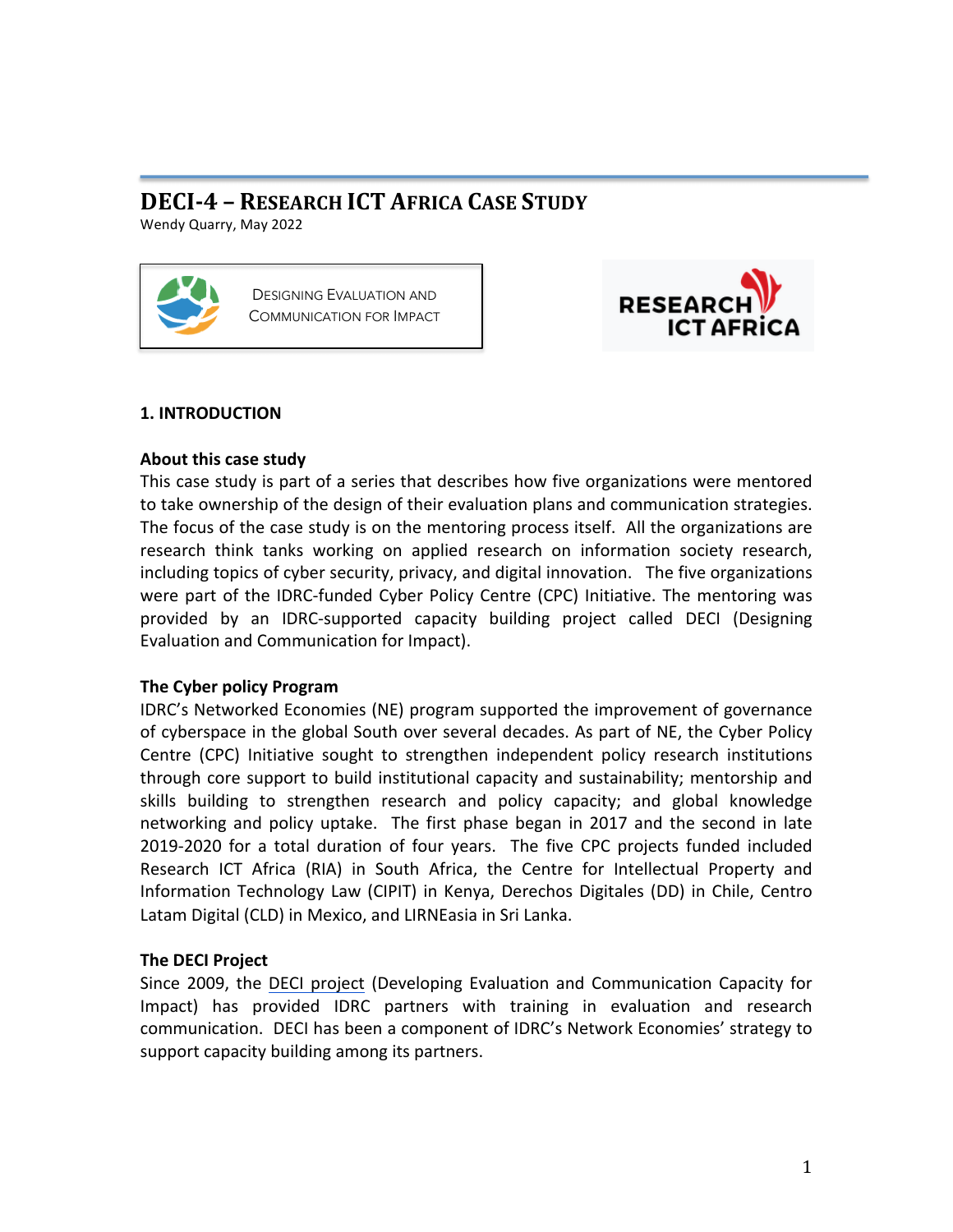DECI has provided independent mentoring by a team of experienced evaluation and communications advisors. Their support has emphasized just-in-time mentoring to help partners learn the steps of evaluation and communication planning through practice. The DECI Team includes regional (Africa, Asia, and Latin America) mentors and it was made available on a voluntary basis to IDRC partners. Its relationship is formalized through the use of an MOU with each partner which outlines the nature of the responsibilities of both parties.

DECI is separate from IDRC's reporting processes. In addition to its training services, DECI is a research project: a learning lab in capacity building in evaluation and communication. The DECI website includes a searchable knowledge base with case studies of past experiences. Each mentoring experience is unique, and the DECI team goes to great lengths to adjust to partners' needs and contexts.

#### **Case Study Organization – Research ICT Africa (RIA)**

Research ICT Africa (RIA) is an African think tank focused on the development of a sustainable information society and digital economy across the African continent. RIA is based in Cape town, South Africa. Its office was in an old brewery with a view of Table Mountain. RIA's founder and director, Dr. Alison Gillwald, is the glue that holds the everfluid research staff together, pushes the research agenda in a rapidly changing research environment, all the while accessing funds to keep the organization moving forward. The RIA website tells us that, "It (RIA) seeks to address digital inequality through providing alternative policy and regulatory strategies and has done so by building the multidisciplinary research capacity needed to inform evidence-based policy and effective regulation." In short, RIA has steadily become a powerhouse for data equality and policy change within the African environment.

The DECI team has been privileged to have a long-standing relationship with RIA stemming from an early (2014) organizational evaluation involving 5 DECI team members. This task was followed by the first Memorandum of Understanding (MOU) with RIA for DECI-2, enabling two DECI team members (Julius Nyangaga and Wendy Quarry) to initiate a mentoring process in Utilization Focused Evaluation (UFE) and Research to Policy Communication. Research to policy communication was the first item on their agenda. RIA had hired a young researcher, Chenai Chair to become the communication focal person. Chenai professed to know very little about communication but was eager to learn and ready to work. She quickly became a mainstay within RIA and worked hard to institutionalize the RIA Communication Strategy. Towards the end of DECI 2, just prior to initiating the UFE process, RIA sped up the need for evaluation initiatives by hiring an external consultant to manage a more conventional evaluation process within the organization. As a result, the DECI team did not focus on evaluation with RIA until the start of the Strengthening Cyber Policy Centre (CPC) project in 2018.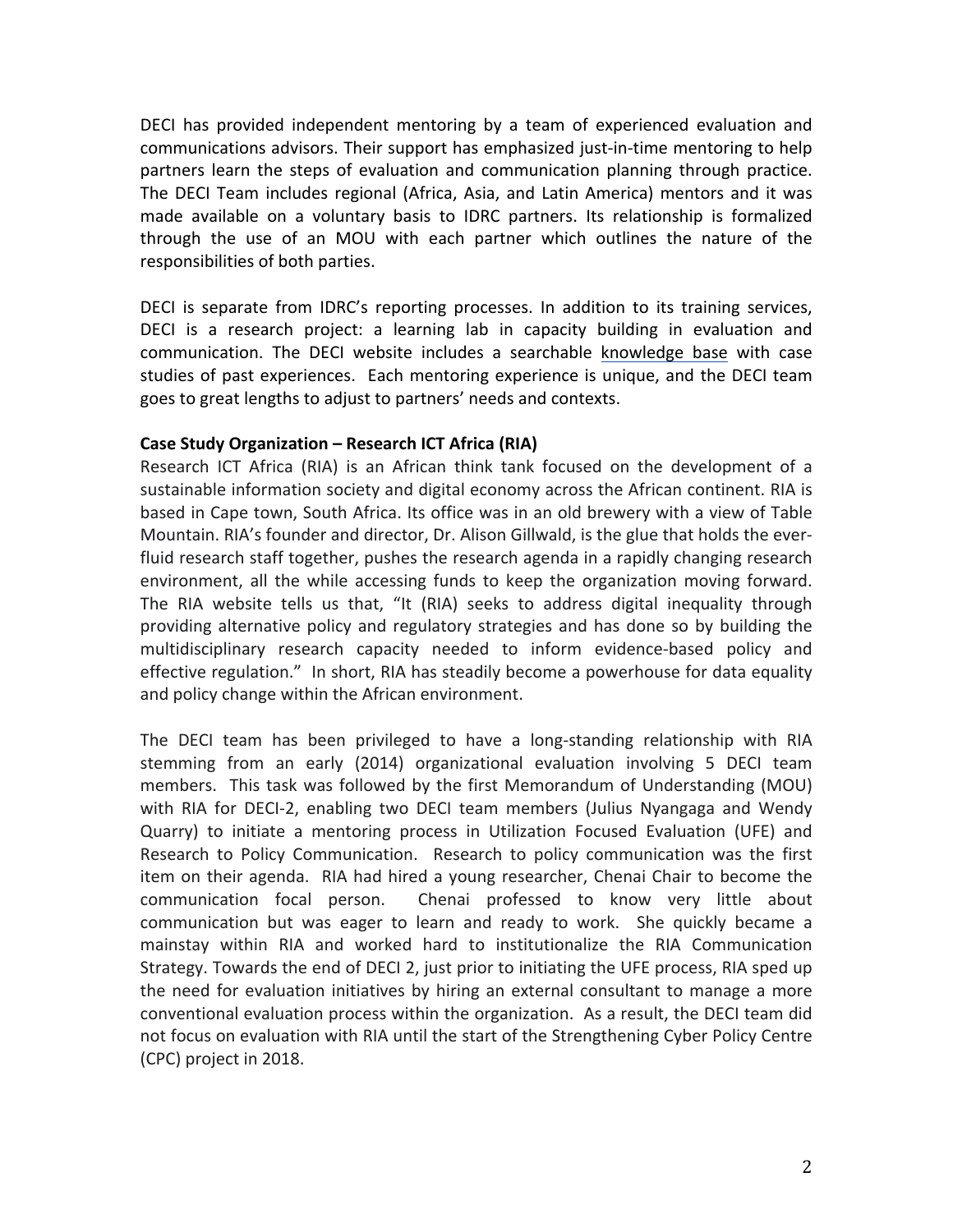RIA's participation in IDRC's CPC in the Global South initiative, opened the door for DECI to continue the mentorship in Utilization-Focused Evaluation and Research Communication. This was meant to further enhance RIA's communication initiative, as well as its evaluation and adaptive management capacities. In November 2018, Ricardo Ramirez, Julius Nyangaga and Wendy Quarry travelled to Cape town to meet with RIA staff to learn about RIA's focus on the CPC program and discuss modalities for the ongoing mentorship process. Research staff clearly expressed their interest in becoming part of the mentoring sessions. Suggestions were made as to how this process might be handled. By this date, RIA had grown from its original staff of 5 or 6 researchers to a large group boasting full and part time staff all wanting to be included in the DECI process. It was at this session that Alison made it clear that she needed to appoint a Research Manager to share some of the management burden. She had hoped that Enrico Calandro, a former PhD student and now full time RIA researcher would take this position. Enrico was too much of a researcher to want that title, so it was decided that Ondine, Alison's full time administrative officer would be included in the DECI mentoring process. We were all concerned about finding ways to 'institutionalize' the UFE/ResCom processes within RIA, particularly in the face of staff turnover.

RIA decided that its research focus during the CPC initiative would be on cybersecurity. Although RIA had been involved with cybersecurity issues since 2014, it did not have a great deal of experience in this digital arena, knew of its importance and assigned this area to their lead researcher, Enrico Calandro.

# **2.** Steps in the Mentoring Process

### **Readiness and situational analysis**

The start of DECI-3 meant that the mentors would read as much as possible on cyber security issues and try to figure out how to manage DECI mentoring sessions with so many people planning to be involved. Earlier the DECI mentors had worked with RIA to try to assess RIA's 'readiness' to embark on this next stage of the mentoring process. RIA, led by Alison, declared itself 'ready,' including the many different staff members, most specifically Chenai Chair, who understood what would be at stake. Unfortunately, the attempt at 'institutionalizing' the process was complicated by challenges of how to work with several of the interested (or tagged) researchers during the mentoring calls. In the beginning, the step of identifying the person responsible for evaluation and the one responsible for communication was omitted. The mentors tried hard to make the full team approach work, but after several hits and misses, they finally concluded that a group call would not work and that it would be necessary to go back to working with two to three key people who would carry the process forward. Meanwhile, the group would try to figure out how to 'institutionalize' the process within the organization by other means. By March, it was clear: Enrico who was heading the research on Cyber Security along with Naila Govan-Vassen (recently hired from industry to be the new research manager) would be responsible for evaluation. Chenai, already familiar with communication, would be responsible for communication strategies and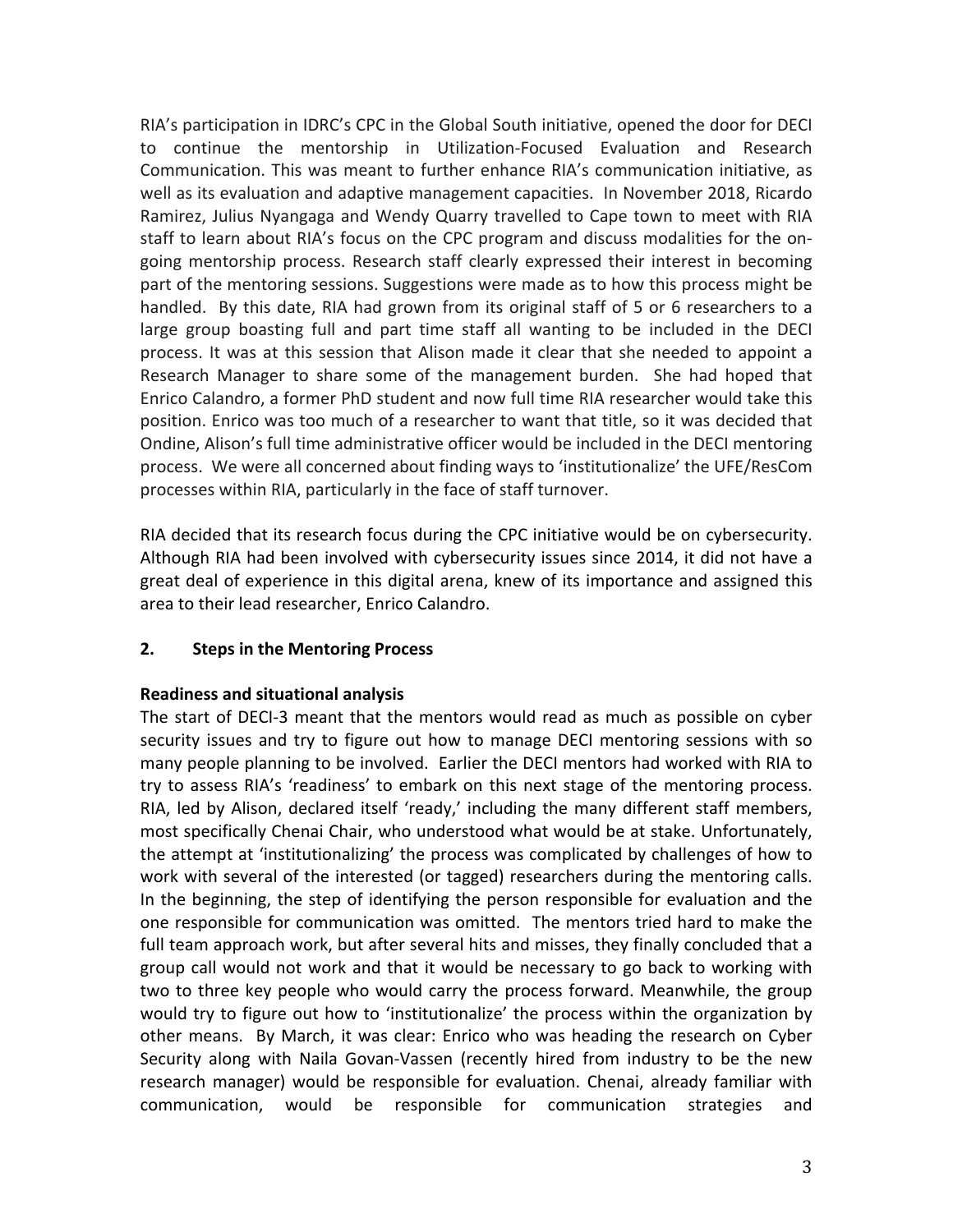institutionalizing the communication process. From the beginning, Enrico showed great enthusiasm and caught on to what we were doing quickly. Naila, who was very new to the organization, (whereas Enrico was not) was by necessity, more cautious while she grappled with the new environment.

#### Confirming users, uses, key Evaluation Questions, audiences, methods, and media

Given that DECI-2 had been building capacity in communication, the mentors began afresh with a focus on Utilization Focused evaluation (UFE) and what It might entail. Quickly, the discussion moved on to selecting the evaluation USERS and USES and deciding on the key evaluation questions. Initially, the USERS included Enrico, Naila and Alison with a possible mention of IDRC, but soon narrowed down to Enrico and from there to Alison. Given RIA's aim to become the 'go to' place in Africa for knowledge on cybersecurity (CS), managing an in-house evaluation on the cybersecurity research outputs, really mattered. Later, Alison intervened and suggested an additional use  $$ assessing the quality of their research. The quality of research was and is extremely important to RIA. This request was separate from, but related to, the need to have their research taken up or 'used' to be considered effective. Thus, the USE around assessing the quality of research was added to the UFE framework. As a result, we ended up with 5 USES which was, in reality a few too many for a small organization at that time

- 1. To assess RIA's level of credibility as a CS research organization
- 2. To assess the maturity of the CS capacity building program (network and policy makers and scholars)
- 3. To assess RIA's internal capacity building program
- 4. To assess RIA's ability to influence public attitudes and policy around cybersecurity, and
- 5. To assess RIA's quality of research

Understanding their need for support, RIA partnered with a range of organizations, including the Global Cyber Security Capacity Centre (GCSCC), Oxford University, UK; the Information Systems Department, University of Cape town (UCT) and the Norwegian Institute of International Affairs (NUPI). Eventually this led to the formation of the Cybersecurity Capacity Centre for South Africa (C3SA). In addition and given the importance that RIA takes on getting its research into policy (along with quality research), Enrico was a member of the advisory board of the Global Forum on Cyber Expertise (https://thegfce.org/). The board consisted of academics and policy makers (or those close to policy makers). This position gave Enrico the opportunity to both introduce and discuss ideas for new policy decisions around cybersecurity as the research unfolded. As such, Enrico stayed at RIA long enough to develop RIA's position as an organization with insight into cybersecurity issues. In January 2020, he left RIA to become Co-director of the Cybersecurity Capacity Centre (C3SA), at the University of Cape Town. This Centre remains affiliated with RIA.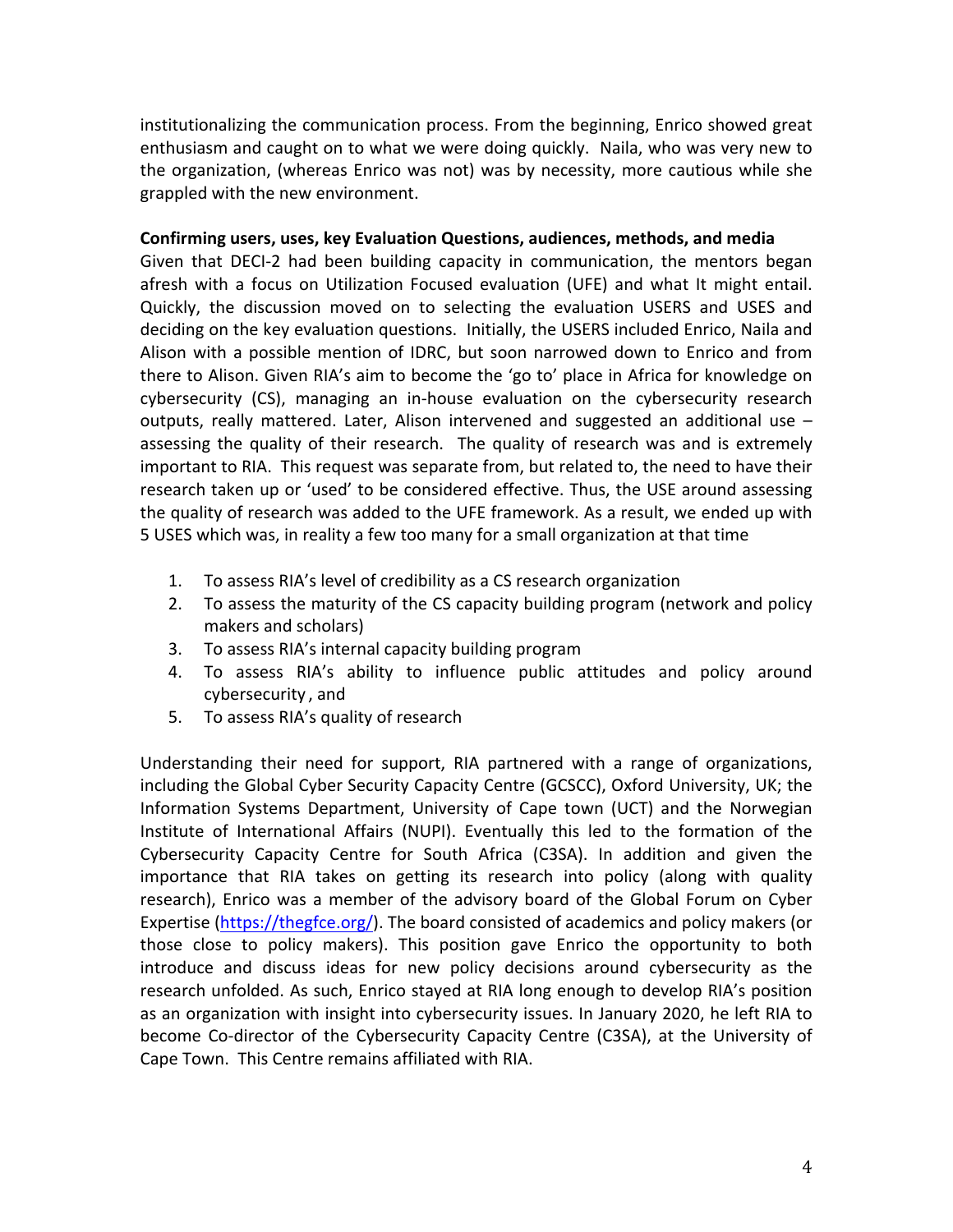#### **Evaluation plans, communication strategies vehicles for adaptive management**

Up until April of 2019, as the DECI team worked with Enrico, Naila and Chenai, the focus was on UFE and the development of the key evaluation questions rather than communication or research to policy issues. However, after Chenai left RIA in June 2019 to take a job with the World Wide Web, she was eventually replaced by Fazila Farouk, a woman with a communication background and a very strong sense of direction in that field. 

Fazila came into RIA, completely reorganized the communication strategic approaches within the organization, and was cautious before she was ready to fully participate in the communication mentoring with the DECI team. In hindsight, it's evident that what Fazila was able to do was set up the 'scaffolding' for an embedded communication strategy: she redid the website; set up a monthly newsletter and introduced a more cohesive social media platform to complement the website. This work was done at breakneck speed, making it difficult for Fazila to attend DECI mentoring sessions.

The relative weakness in the 'research to policy' function of communication gave the mentors an entry point to introduce new ideas into Fazila's repertoire of communication initiatives. Here we were able to suggest a new domain to her communication 'know how' by using the RAPID framework as a point of discussion. One of RAPID's strengths (in our opinion) is that it introduces the idea of relationship building as a communication pathway towards getting research into policy. It also stresses the idea of looking out for 'windows of opportunity' that might offer a moment of time to introduce new research for policy change. From our standpoint, this slower and more interactive approach is needed to augment the more one-way 'messaging' style of communication.

A second breakthrough came when it was suggested that Fazila fill out a template that indicated the different uses/needs for a communication input and go from there to indicate how each use/need would be met. For the first time, the mentors decided to send Fazila an example of such a communication matrix by sending her the communication strategy prepared by Derechos Digitales (DD), another CPC supported project. The DD strategy offered an excellent example of a comprehensive communication strategy with a gradient of outcomes derived from Outcome Mapping that made it possible to measure change. It was hoped that seeing this strategy might trigger Fazila's interest in preparing a similar document. This idea paid off. Fazila did an excellent job at producing a communication template (like that of DD but different enough to bear her own stamp). This success made it easier to start talking more or less 'on the same page.' It is unfortunate that Fazila fell ill and had to resign from her position at RIA. She was gradually becoming more engaged and offered insights that were useful to the group as it worked its way through the mentoring process.

Just before Fazila left, Dr. Araba Sey, an experienced Ghanaian researcher living in the United States, joined RIA as principal researcher leading a number of projects including some of the new IDRC funded AI4D projects. Unfortunately, due to COVID (which hit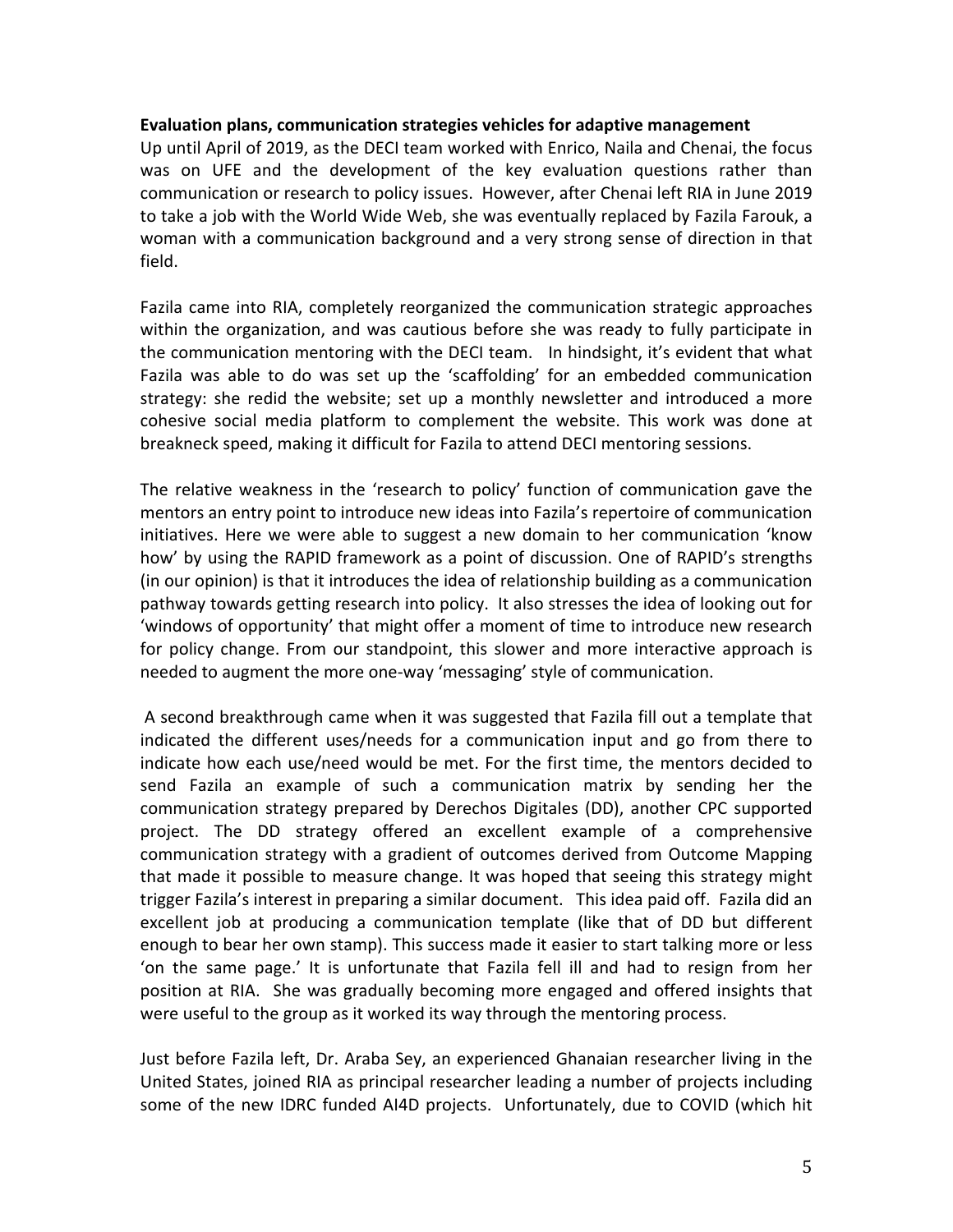South Africa rather hard), Araba was never able to leave the United States and work together with the South African team in situ. At the same time, the RIA team moved out of its office and shifted all their work online. Once again, DECI tried to manage a 'catch up' process with Araba who was quick to learn, although in the beginning, she did appear to question the purpose of the exercise which came after her years of experience and well-known reputation as a strong researcher.

It was interesting to note that with this new change in staffing and increasing responsibility in interacting with DECI, Naila became much more confident in her participation. Araba, as a senior researcher was already confident of her own capability, and although appeared to be somewhat skeptical of the purpose behind DECI, UFE and ResCom mentoring, joined fully in the discussions. She was, therefore, always able to contribute to the UFE and ResCom strategies as the discussion moved forward. At this stage, the mentors attempted to bring into play DECI-4's main interest in institutionalizing evaluation and communication within RIA rather than a focus on individual staff members.

#### **3. Unpacking the mentoring process**

Once the DECI mentors got past the difficulties of trying to mentor 4-5 RIA staff at once and narrowed the field to just three people (the project lead, the new research manager and the person charged with communication), it became possible to move the process at the pace dictated by the mentees, Enrico, Naila and Chenai. At this point (March 2019) as mentors, we were aware of what we thought would be a rather limited time frame but did not need to use this to dictate the pace of the joint conversations. In the end, the CPC money was extended so the funding problem ceased to exist. Slowly we began to see how clear it was that so much depended on the personality of the mentee and their commitment to be part of the process. In Enrico's case, he knew he wanted to focus on cybersecurity, so he was eager to absorb as much as possible to help him in this process and in the role, he hoped to play as the one 'knowledgeable' about cybersecurity. He was also familiar with RIA, secure in his position and eager to learn. Naila, by contrast, was new to RIA and new to this more academic research world (coming from industry) and understandably cautious as she moved forward. Chenai had already received more than a year of mentoring and was familiar with the process. She was also given the task of 'managing' the DECI-RIA connection.

Within these team dynamics, it soon became possible to quickly walk our way together through a discussion of evaluation uses, users and key evaluation questions. It was later (October 2019), when Alison asked to be on the call to make it clear that she hoped that RIA would be able to develop an evaluative way of thinking across the organization and that communication would come later. She expressed concern that even though the mentors had been working with UFE all these months, she didn't see where there was a component to address the quality control of the research. It was at this point that the  $5<sup>th</sup>$  USE of Research Quality was added to the other USES.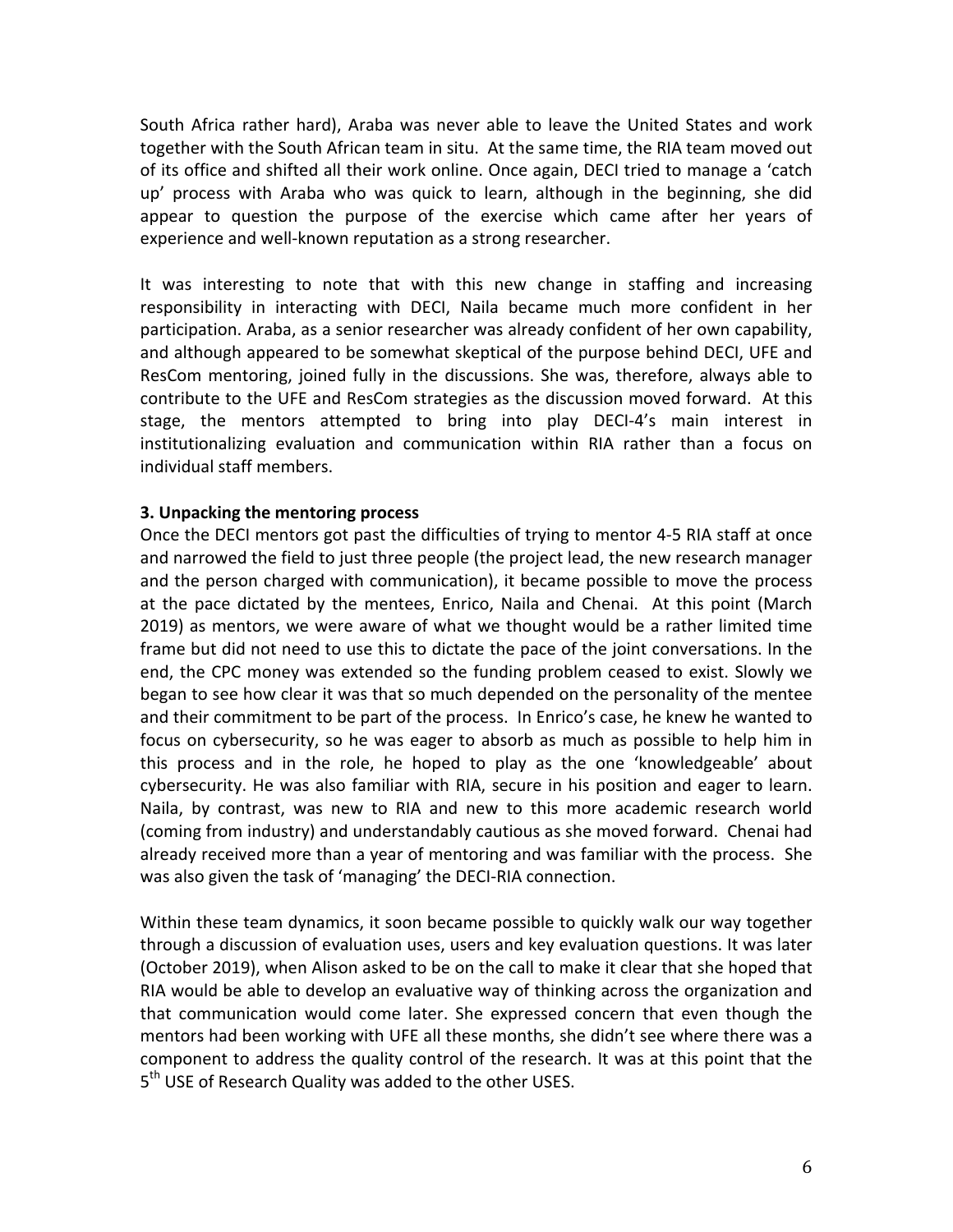Once the group was satisfied that the UFE framework was in place, it was time to move on to create a research communication (ResCom) structure to address the cybersecurity communication needs. Given the nature of RIA as a research institution, the ability to influence policy is a key element of its communication strategy. Here RIA was ahead of the game given that Enrico was a member of the advisory board of the Global Forum (mentioned above) and was able to discuss research directly with policy makers through this initiative. In essence, Enrico helped set up the ResCom framework while involving policy makers through every step of the research process for cyber security.

After January 2020, when the RIA goal posts changed again  $-$  Enrico and Chenai had left the organization, Naila was still in place as RIA's research manager, Chenai had been replaced by Fazila Farouk, as Research Editor and Communications Manager and Araba Sey, as principal researcher and the lead across a number of projects. As mentors, it meant that it was time to adjust the process and quickly adapt the approach to meet the needs of this new team.

A few months later, COVID took over everyone's agenda. South Africa went into  $lockdown - a lockdown$  that has still not completely lifted at the time of this writing (April 2022). RIA gave up its office headquarters, staff were forced to work from home (and Araba Sey remained in the United States) while DECI, RIA and a great deal of the rest of the world turned to online platforms while everyone worked from home.

### **4. Reflections and Lessons**

The personality of the mentee and the person's interest and willingness to participate in the mentoring process is something that is always going to drive the agenda. Fazila Farouk brought an entirely different dimension to the process. As already mentioned, she came with a great deal of communication competency and 'know-how' to her role as head of communication thus it took some time before she was willing to be mentored in communication and evaluation. The DECI mentors were finding it difficult to find a subject that would interest her enough to encourage her to fully participate. Once we did, she was able to make use of the ideas and turn them to a RIA advantage. Likewise, Enrico knew he was going to move on to focus on cybersecurity hence he was determined to glean what he could from the mentoring process,

There is no question that organizations with a high staff turnover will find it harder to embed the UFE/ResCom way of thinking into the fabric of their institutional structure. With RIA, there was an advantage since the Director, Alison Gillwald was (and is) highly supportive and determined to 'institutionalize' research to policy influence (communications) and monitoring and evaluation within RIA. As a result, despite the constant staff turnover, there remained a person at the helm steadfastly ready to keep interest in the process to institutionalize a UFE and ResCom mindset within the institution, alive. The mentors did notice, however that the organizational position of the person on the call can also be an important aspect that can affect future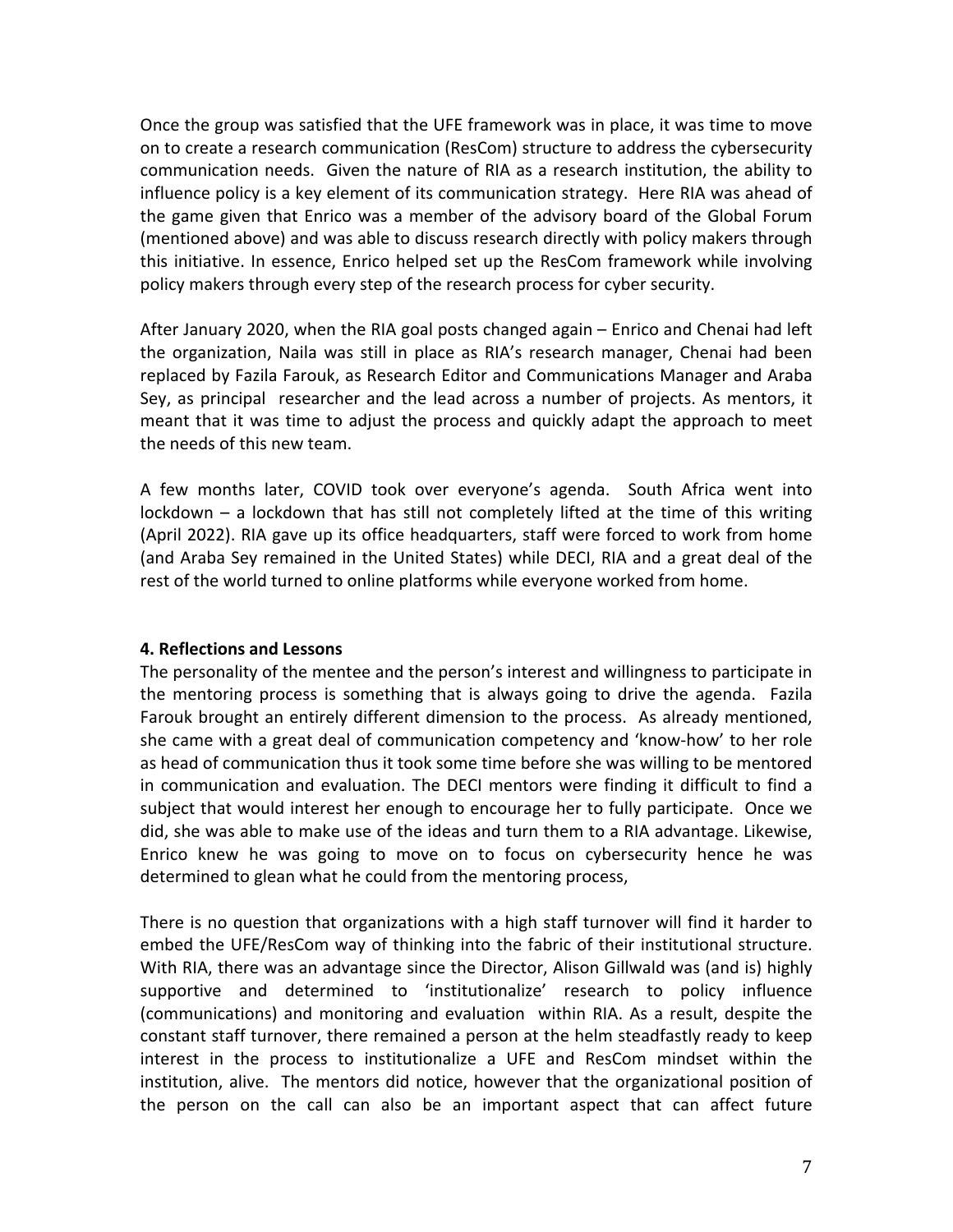institutionalization and uptake of the UFE/ResCom approach. With RIA, an organization where the value of 'good' research is so highly regarded, the person with the title of lead researcher is high on the organizational chart and appears to have more influence on the process than those with cross cutting positions (such as Chenai with ResCom and Naila as Research Manager) who have slightly less clout. As a result, it fell more to Enrico and later, perhaps to Araba to take a lead in pushing the institutionalization agenda towards creating a UFE/ResCom mind set within RIA.

This reality is not necessarily a hard and fast rule  $-$  more a notion of hierarchy since there is no doubt that with time comes confidence. Naila grew in confidence as she stayed in place while many senior researchers came and went. She also gained her own knowledge of RIA and through this, gained confidence in her ability to speak her mind. As senior researcher, Araba always appeared to speak freely and with confidence but because of COVID, she was never able to meet with the RIA staff in person, nor gain from that palpable vibe that such a dynamic group can bring to any research organization. Due to her distant location, she was also nine hours behind Cape Town in terms of daylight time and was often forced to start her meetings at 7 a.m. Araba lasted in this position for almost a year but had to give up when the on-going pandemic made her situation untenable. She has remained connected to RIA as a Research Fellow.

It was quite interesting to notice that while the idea of institutionalizing the evaluation and communication mind set within RIA was evident to Araba, she found it difficult to accept that she herself would also be expected to embed UFE and ResCom within her own research work around AI. In essence, each lead researcher must also become an evaluator and a communicator and not everyone is ready to do so. It is difficult to generalize about this observation but wonder whether a focus on one aspect (institutionalization) must come at the expense of another (i.e. the individual research project needs for UFE and ResCom). The experience with RIA may mean an initial focus on one person and maybe one project would be a more effective way to serve as an entry point for the organization.

When Chenai commented on her experience as a DECI mentee, she wrote:

"I think my comms mentoring was really a process that was intense but also rewarding. It worked well in that it was focused on me as an individual and I would then have *oversight* on how to share my learnings with the organization. It was also practical *learning* which I think is different to the current team as they are coming into build up on *a* foundation of DECI. This current training is also happening in a background of *organizational change with three team members having left, a funding crisis and a need* to deliver on current projects. With my experience I was also available, I was not *travelling as much during my initial mentoring process."*

It has already been noted that only once was the process moved forward by showing a communication strategy that others had used, but as a practice, the mentors did not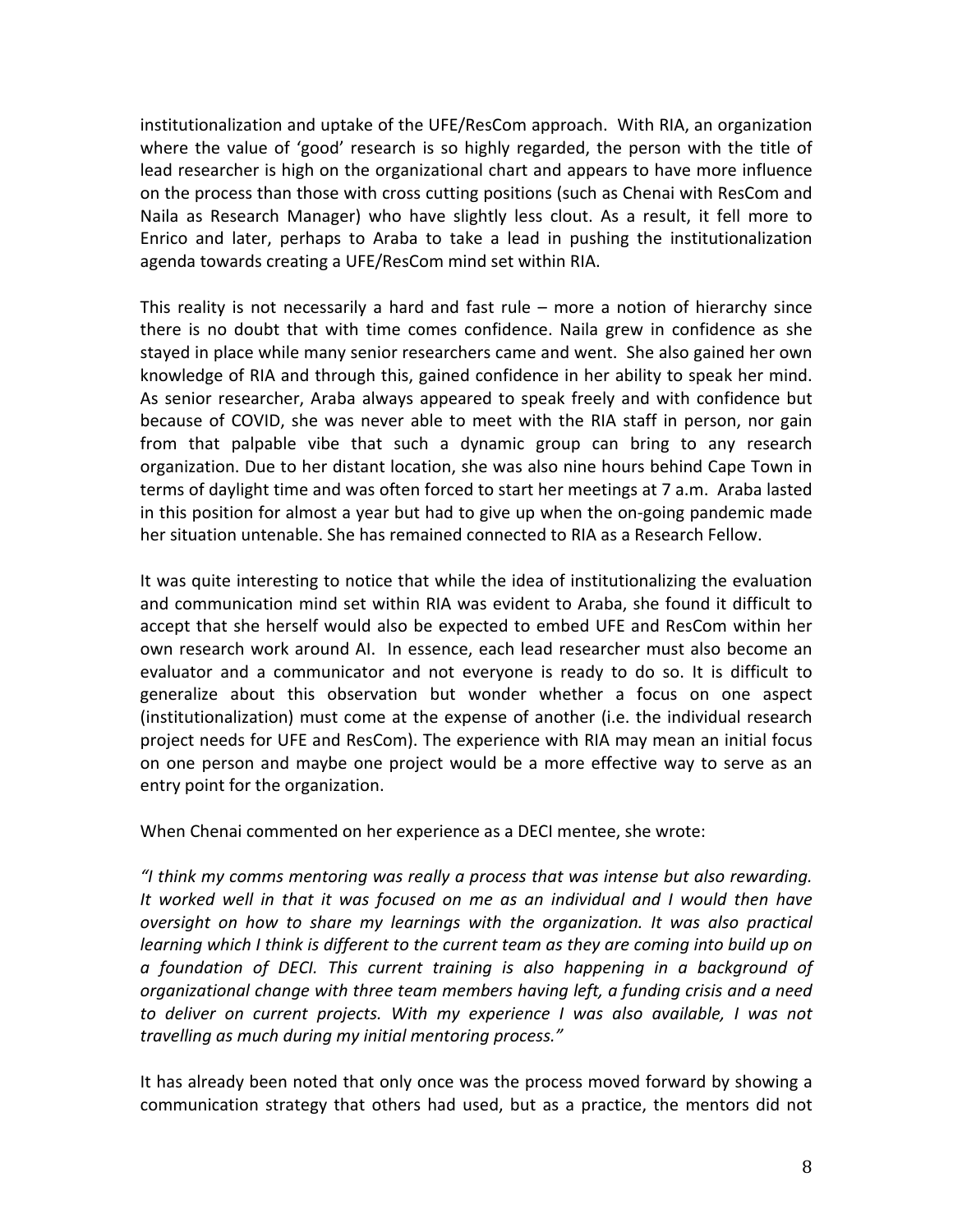write material for the mentees (did not produce objectives, draft Uses nor key evaluation questions). The DECI approach was usually to wait, to coach and to nudge the mentees to complete the process. The DECI Team continues to wonder whether the process might have got somewhere faster by nudging the process forward through showing more examples from other mentees. The one experience when the Derechos Digitales communication strategy to Fazila certainly triggered a positive response.

#### **5. Institutionalizing the process**

Alison Gillwald initiated a recent zoom link by stating, "*I have been talking to IDRC about the problem of 'institutionalization' for years and nobody has an answer."* So true. Prior to the interview, Julius and Wendy had suddenly realized that while 'institutionalizing' the DECI UFE and ResCom process was/is an integral part of DECI thinking, there has never really been a full discussion as to how this can be done. This situation is particularly true for an organization like RIA that started off small and was attached to the University of Witwatersrand until 2008, and later had an affiliation with the University of Cape Town in 2010, through RIA's director, Alison who is adjunct professor at the UCT Mandela School of Public Governance. As RIA continued to expand, it moved into separate offices, and grew, not only in staff size but more importantly in terms of taking on more and more projects. This growth in stature, independence and reputation became both a curse and a blessing. A blessing because RIA has gained a reputation both in Africa and internationally as the 'go to' place for digital knowledge building and therefore attracts more and more funding. The downside is that everyone is always scrambling to produce the research required by that funding and not everyone can or wants to work at Alison's normal breakneck speed. The RIA staff turnover is a revolving door – certainly this is partly due to unforeseen circumstances (illness and COVID) but may also be due to the pace of work required by RIA to keep the organization in its place.

In RIA's case, the focus and continuity upon institutionalization comes because the head of the organization (Alison) truly wants RIA to have an inbuilt evaluation and communication mindset. However, it is hard pressed to figure out how to do it given the constant inflow and outflow of staff (staff who have undergone the DECI process but moved on before it could become institutionalized). During the last six months of DECI's mentoring process, the mentors tried to focus as much as possible on this issue. Fortunately, Enrico came back to facilitate a zoom workshop for the entire RIA team to introduce his learnings around UFE and ResCom. However, DECI's experience is that one workshop is hardly sufficient and within the COVID environment of back-to-back on-line workshops, meetings, and interviews, it is hard to know whether the learning has been retained in anyone's consciousness.

As a project, there may not have been adequate discussion and concurrence of what is entailed in 'institutionalization of UFE and ResCom capacity' in the CPC centres. Since DECI's aim was developing that capacity within the CPC centres, institutionalization meant establishing a system where use of that knowledge or approach becomes part of